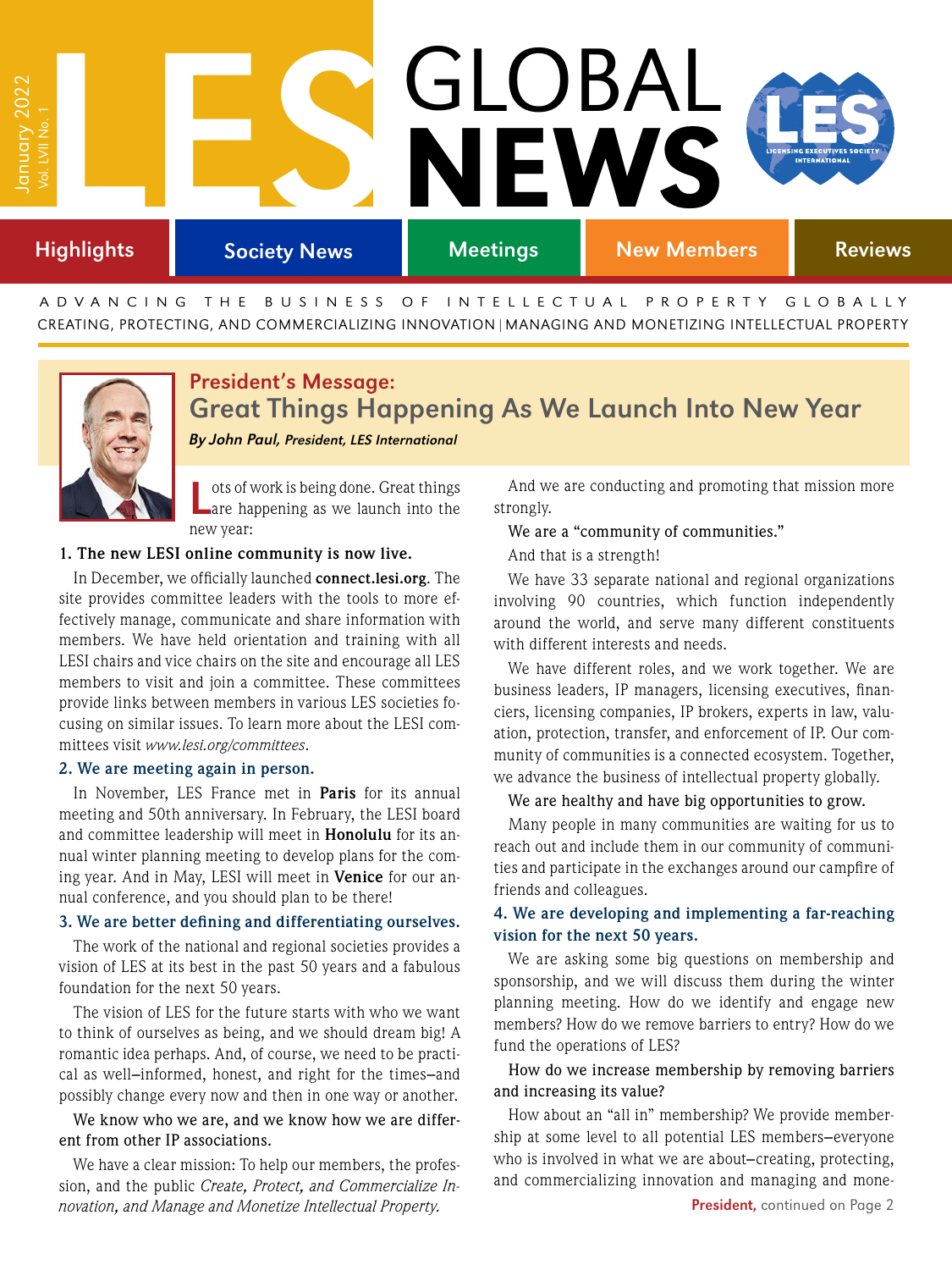# Inside LES Global News

Highlights –Pages 1-8

Society News, Committee Reports –Pages 9-13, 16-21

Meetings & Delegates –Pages 14-15, 22-24

Internatioinal Calendar –Page 11

## Quick Links:

[www.lesi.org](https://www.lesi.org/)

[www.lesi.org/les-nouvelles](https://www.lesi.org/publications/les-nouvelles/about-les-nouvelles)

[www.lesi.org/les-societies](http://www.lesi.org/societies/national-and-regional-societies)

[www.les-europe.org](https://www.lesi.org/search-results?indexCatalogue=site%2Dsearch&searchQuery=les+europe&wordsMode=0)

[www.les-asiapacific.org](https://www.lesi.org/search-results?indexCatalogue=site%2Dsearch&searchQuery=asia+pacific&wordsMode=0)

# Call For Content

We request contributions from all societies and individuals about important events, changes in the law in your country or region, conferences, annual meetings, board changes, and the like. You can submit articles or announcements to the editor or use the form on the website at the following address: [www.lesi.org/les-societies/les-global](http://www.lesi.org/les-societies/les-global-news/submission-form)[news/submission-form](http://www.lesi.org/les-societies/les-global-news/submission-form).

Deadlines: December 1, March 1,

June 1 and September 1

Editor: David Drews, 9320 Chesapeake Drive, Suite 110, San Diego, CA 92123, Email: <editor@LESI.org>

> Copyright ©2022 Licensing Executives Society International

#### President, continued from Page 1

tizing intellectual property. What if we were somehow connected to all potential LES members? Increasing the size and power and value of our network geometrically. What would that look like? How would we get there? How do we remove barriers to becoming a member? Do we create organizational memberships? How do we identify and reach out to engage potential members and potential sponsors? How do we better serve and resonate with potential members?

How do we increase funds for services to members and the public?

How about a funding model that does not primarily depend on fixed individual dues? What would that look like? A pay-what-you-want membership supplemented by sustaining sponsorships? Premium and Free-mium levels of membership? How do we remove barriers to becoming a sponsor? How do we identify and reach out to engage potential sponsors? How do we better serve and resonate with potential sponsors?

#### How do we become better known as a thought leader?

How do we become better known as a key thought leader? What services do we provide? What communities do we form? What public service do we do? Who do we partner with to accomplish these goals?

#### **5. We are on track and progressing on our priorities and value proposition** Providing education

Day-long job training courses in licensing and commercialization–available online so they can be accessed from around the world.

Quarterly publications on recent developments affecting licensing and other transactions around the world - court decisions, regulatory decisions, developments in the law, and how they affect business.

Monthly interactive pop-up courses on hot topics and led by experts - so far, we have addressed the proposed COVID IP waiver, trade secret licensing, and data protection.

CEO case studies, where a successful CEO talks about licensing strategies, growth financing, and build-to-sell.

#### Building community

Industry advisory boards to advise the leadership and industry forums for industry to meet and discuss issues in automotive, energy, health care, communications, consumer products, and other areas.

Industry forums to gather and immerse these groups in discussion that is interesting and relevant to their day jobs and energize them, to make them feel that they are sitting at the table with leaders in their community.

#### Recognizing accomplishments and presenting awards

New innovation awards identify and recognize achievements in what we are about**–**creating, protecting, and commercializing innovation, and managing and monetizing intellectual property.

#### Providing public service and thought leadership

Education for innovators and small businesses. Collaborating with the European Patent Office on presenting CEO case studies that draw over 400 attendees.

Education on international licensing and technology transfer for professionals and assistance with international technology transfer–most recently, the Korea Technology Transfer Agent Association.

"Ask me anything" sessions**–**the first three from China, France, and Brazil.